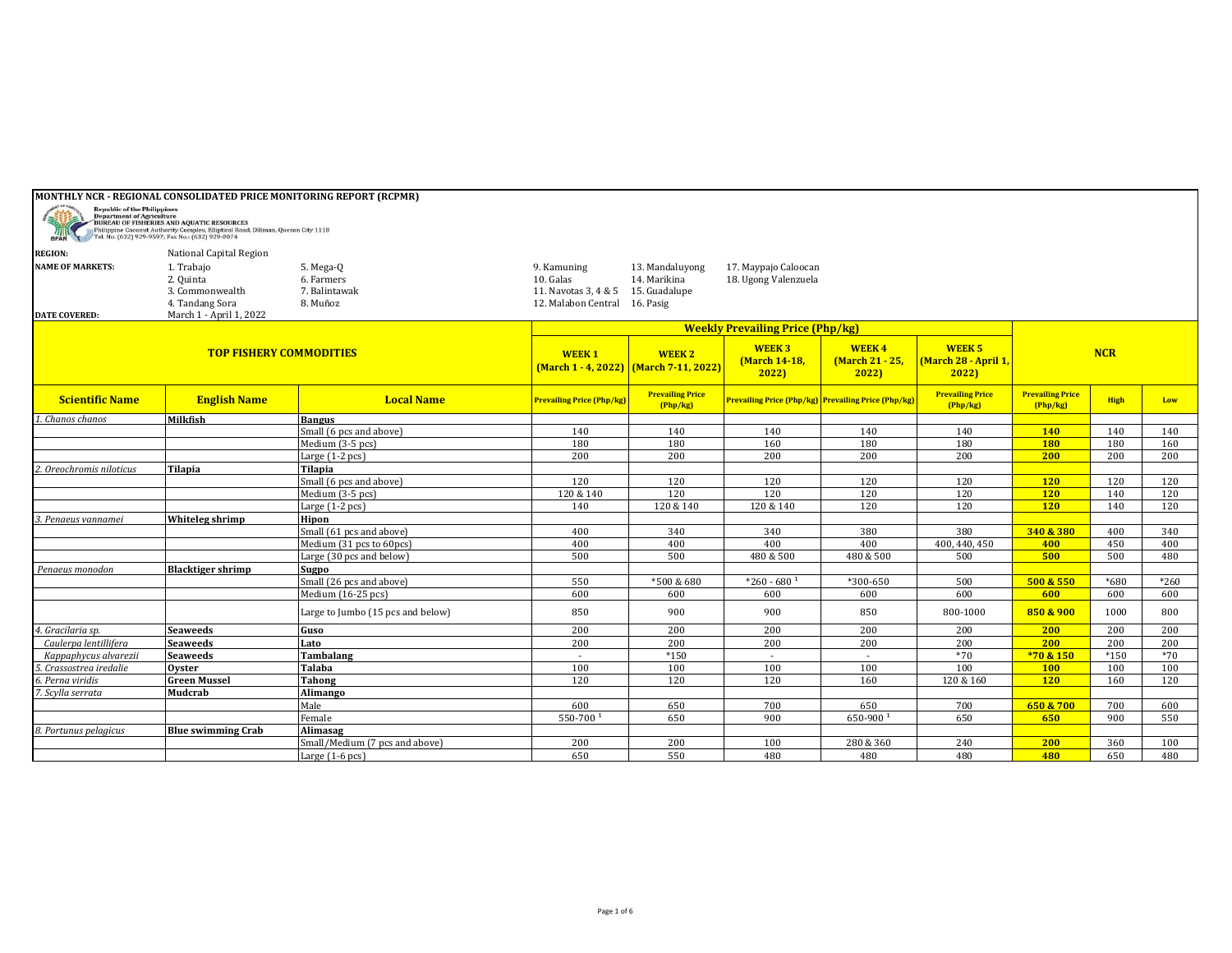|                                                                        |                                                        |                                                           | <b>Weekly Prevailing Price (Php/kg)</b>                      |                                       |                                          |                                                            |                                     |                                    |               |               |
|------------------------------------------------------------------------|--------------------------------------------------------|-----------------------------------------------------------|--------------------------------------------------------------|---------------------------------------|------------------------------------------|------------------------------------------------------------|-------------------------------------|------------------------------------|---------------|---------------|
| <b>TOP FISHERY COMMODITIES</b>                                         |                                                        | <b>WEEK1</b>                                              | <b>WEEK2</b><br><b>(March 1 - 4, 2022)</b> March 7-11, 2022) | <b>WEEK3</b><br>(March 14-18,<br>2022 | <b>WEEK4</b><br>(March 21 - 25,<br>2022) | <b>WEEK 5</b><br><b>March 28 - April 1</b><br>2022         |                                     | <b>NCR</b>                         |               |               |
| <b>Scientific Name</b>                                                 | <b>English Name</b>                                    | <b>Local Name</b>                                         | <b>Prevailing Price (Php/kg)</b>                             | <b>Prevailing Price</b><br>(Php/kg)   |                                          | <b>Prevailing Price (Php/kg) Prevailing Price (Php/kg)</b> | <b>Prevailing Price</b><br>(Php/kg) | <b>Prevailing Price</b><br>Php/kg) | <b>High</b>   | Low           |
| 9. Thunnus albacares                                                   | <b>Yellow fin Tuna</b>                                 | <b>Tambakol</b>                                           |                                                              |                                       |                                          |                                                            |                                     |                                    |               |               |
|                                                                        |                                                        | Whole                                                     | 300                                                          | 280 & 300                             | 300                                      | 300                                                        | 300                                 | 300                                | 300           | 280           |
|                                                                        |                                                        | Sliced                                                    | 360                                                          | 360                                   | 360                                      | 560                                                        | 400                                 | 360                                | 560           | 360           |
|                                                                        |                                                        | Head                                                      | 120, 200, 240                                                | $120 - 240$ <sup>1</sup>              | 120 & 200                                | 200                                                        | 200                                 | 200                                | 240           | 120           |
| Katsuwonus pelamis                                                     | <b>Skipjack Tuna</b>                                   | Gulvasan                                                  |                                                              |                                       |                                          |                                                            |                                     |                                    |               |               |
|                                                                        |                                                        | Whole                                                     | 240                                                          | 160 & 200                             | 240 & 280                                | 150 & 200                                                  | 160-200                             | 200                                | 280           | 150           |
|                                                                        |                                                        |                                                           |                                                              |                                       |                                          |                                                            |                                     |                                    |               |               |
|                                                                        |                                                        | Sliced                                                    | 300                                                          | 240 & 260                             | 300                                      | 240-300                                                    | 300                                 | 300                                | 300           | 240           |
| Auxis thazard                                                          | <b>Frigate Tuna</b>                                    | Tulingan                                                  | 200                                                          | 200                                   | 200 & 240                                | 200 & 280                                                  | 200                                 | 200                                | 280           | 200           |
| Auxis rochei                                                           | <b>Bullet Tuna</b>                                     | Tulingan                                                  | 280 & 300                                                    | 200 & 280                             | 200                                      | 240                                                        | 200 & 280                           | 200 & 280                          | 300           | 200           |
| 10. Sardinella fimbriata                                               | <b>Fringescale Sardinella</b>                          | <b>Tunsoy</b>                                             | 120                                                          | 100 & 150                             | 100 & 150                                | 120 & 150                                                  | 100-150                             | 150                                | 150           | 100           |
| Sardinella lemuru                                                      | <b>Bali Sardinella</b>                                 | Tamban                                                    | 80 & 100                                                     | 80                                    | 100                                      | 100                                                        | 100                                 | <b>100</b>                         | 100           | 80            |
| Sardinella gibosa                                                      | <b>Goldstripe Sardinella</b>                           | <b>Tamban</b>                                             | 200                                                          | 80                                    | 100 & 200 <sup>2</sup>                   | 100                                                        | 100                                 | 100                                | 200           | 80            |
| 11. Rastrilleger kanagurta                                             | <b>Indian Mackerel</b>                                 | Alumahan                                                  | 280                                                          | 320                                   | 240                                      | 300                                                        | 160, 300, 320                       | 300 & 320                          | 320           | 160           |
| Scomberomorus                                                          | <b>Narrow-barred Spanish</b>                           |                                                           |                                                              |                                       |                                          |                                                            |                                     |                                    |               |               |
| commerson                                                              | Mackerel                                               | Tangigue                                                  | 550                                                          | 550                                   | 550                                      | 600                                                        | 600                                 | 550                                | 600           | 550           |
| 12. Decapterus macrosoma                                               | <b>Shortfin scad</b>                                   | Galunggong                                                |                                                              |                                       |                                          |                                                            |                                     |                                    |               |               |
|                                                                        |                                                        | Small (21 pcs and above)                                  | 160                                                          | 100 & 160                             | 220                                      | 160                                                        | 160                                 | 160                                | 220           | 100           |
|                                                                        |                                                        | Medium (11-20 pcs)                                        | 200                                                          | 240                                   | 220                                      | 200 & 240                                                  | 200 & 240                           | 200 & 240                          | 240           | 200           |
|                                                                        |                                                        | Large (7-10 pcs)                                          | 280                                                          | 280                                   | 200                                      | 200                                                        | 200                                 | 200                                | 280           | 200           |
| 13. Loliao sp.                                                         | Sauid                                                  | <b>Pusit</b>                                              |                                                              |                                       |                                          |                                                            |                                     |                                    |               |               |
|                                                                        |                                                        | Lumot                                                     | 400                                                          | 400                                   | 400                                      | 450                                                        | 400 & 450                           | 400                                | 450           | 400           |
|                                                                        |                                                        | Bisaya/Kalawang/Lapis                                     | 360 & 400                                                    | 360                                   | 380                                      | 380                                                        | 400                                 | 360, 380, 400                      | 400           | 360           |
| 14. Lutjanus sp.                                                       | <b>Snapper</b>                                         | Mava-mava                                                 | 400                                                          | 400                                   | 300 & 500                                | 600                                                        | 400                                 | 400                                | 600           | 300           |
| 15. Epinephelus sp.                                                    | Grouper                                                | Lapu-lapu                                                 | 350 & 360                                                    | 350                                   | 350                                      | 350                                                        | 350.400.500.550                     | 350                                | 550           | 350           |
|                                                                        |                                                        |                                                           |                                                              |                                       |                                          |                                                            |                                     |                                    |               |               |
| Epinephelus sp.                                                        | <b>Grouper</b> (Red)                                   | Lapu-lapu pula                                            | 450                                                          | 500                                   | 500                                      | 550 & 600                                                  | 450                                 | 450 & 500                          | 600           | 450           |
| <b>OTHER FISHERY COMMODITIES</b>                                       |                                                        |                                                           |                                                              |                                       |                                          |                                                            |                                     |                                    |               |               |
| Abalistes sp.                                                          | Triggerfish                                            | Pakol                                                     | $\sim$                                                       | $\sim$                                | $\sim$                                   | $*70$                                                      | $\sim$                              | $*70$                              | $*70$         | $*70$         |
| Acanthurus nigricauda                                                  | <b>Epaulette Surgeonfish</b>                           | Labahita/Indangan                                         | $\sim$                                                       | *280-360                              | $\sim$                                   | 300 & 380                                                  | 260                                 | $260 - 380$ <sup>1</sup>           | 380           | 260           |
| Acanthurus olivaceus                                                   | <b>Orangespot Surgeonfish</b>                          | Uring/Tarian                                              | $\sim$                                                       |                                       | $\sim$                                   |                                                            | $\sim$                              | $\blacksquare$                     | $\sim$        | $\sim$        |
| Acanthurus sp.                                                         | <b>Surgeon Fish</b>                                    | Labahita                                                  | 300                                                          | $*320$                                | 380                                      | 380                                                        | $\sim$                              | 380                                | 380           | 300           |
| Acetes sp.                                                             | Krill                                                  | Alamang                                                   | 60                                                           | $*100$                                | 70 & 80                                  | 70                                                         | 70                                  | 70                                 | $*100$        | 60            |
| Alepis diebaba                                                         | Shrimp scad                                            | Salav batang                                              | 260.300.350                                                  | 380                                   | 380                                      | $\sim$                                                     | 220-300                             | 300 & 380                          | 380           | 220           |
| Alenes vari                                                            | <b>Herring</b> scad                                    | <b>Salav</b>                                              |                                                              |                                       |                                          | $\sim$                                                     |                                     | <b>Card</b>                        | $\sim$        |               |
| Aluterus monoceros<br>Atule mate                                       | <b>Unicorn leatheriacket</b><br><b>Yellowtail Scad</b> | <b>Siwarik</b><br>Salay-salay/Marapati/Budburon/Bagudlong | $\sim$<br>360                                                | 320 & 360                             | 300 & 320                                | $\sim$<br>300                                              | $\sim$<br>340                       | 300.320.360                        | $\sim$<br>360 | $\sim$<br>300 |
| Ambivaaster sirm                                                       | Spotted sardinella                                     | Turav                                                     | $\sim$                                                       |                                       |                                          | $\sim$                                                     | $\sim$                              |                                    | $\sim$        | $\sim$        |
| Caesio sp.                                                             | Fusilier                                               | Dalagang Bukid                                            | 220                                                          | 360                                   | 260                                      | 280                                                        | 320                                 | $220-360^2$                        | 360           | 220           |
| Caesio caerulaurea                                                     | <b>Blue and Gold Fusilier</b>                          | Dalagang Bukid Bilog/Sulid                                | 200                                                          | 300-350                               | 300-350                                  | 250-280                                                    | 240 & 260                           | 300 & 350                          | 350           | 200           |
| Caesio cunina                                                          | Redbelly Yellowtail Fusilier Dalagang Bukid            |                                                           | 300 & 360                                                    | 360 & 400                             | 360                                      | 360                                                        | 360                                 | 360                                | 400           | 300           |
| Caranaoides armatus                                                    | Longfin trevally                                       | Talakitok                                                 | 350-440                                                      | $*400$                                | $\sim$                                   | $\sim$                                                     | $\sim$                              | 350-440                            | 440           | 350           |
| carangoides armatas<br>Carangoides ferdau<br>Carangoides fulvoauttatus | <b>Blue Trevally</b>                                   | Talakitok/Sibo                                            |                                                              |                                       | $\sim$                                   | $\sim$                                                     | $\sim$                              |                                    | $\sim$        | $\sim$        |
|                                                                        | Yellow/Gold-spotted                                    | Talakitok/Mamsa                                           | $*200$                                                       | 400 & 450                             | $*400$                                   | $\sim$                                                     | $\sim$                              | 400 & 450                          | 450           | $*200$        |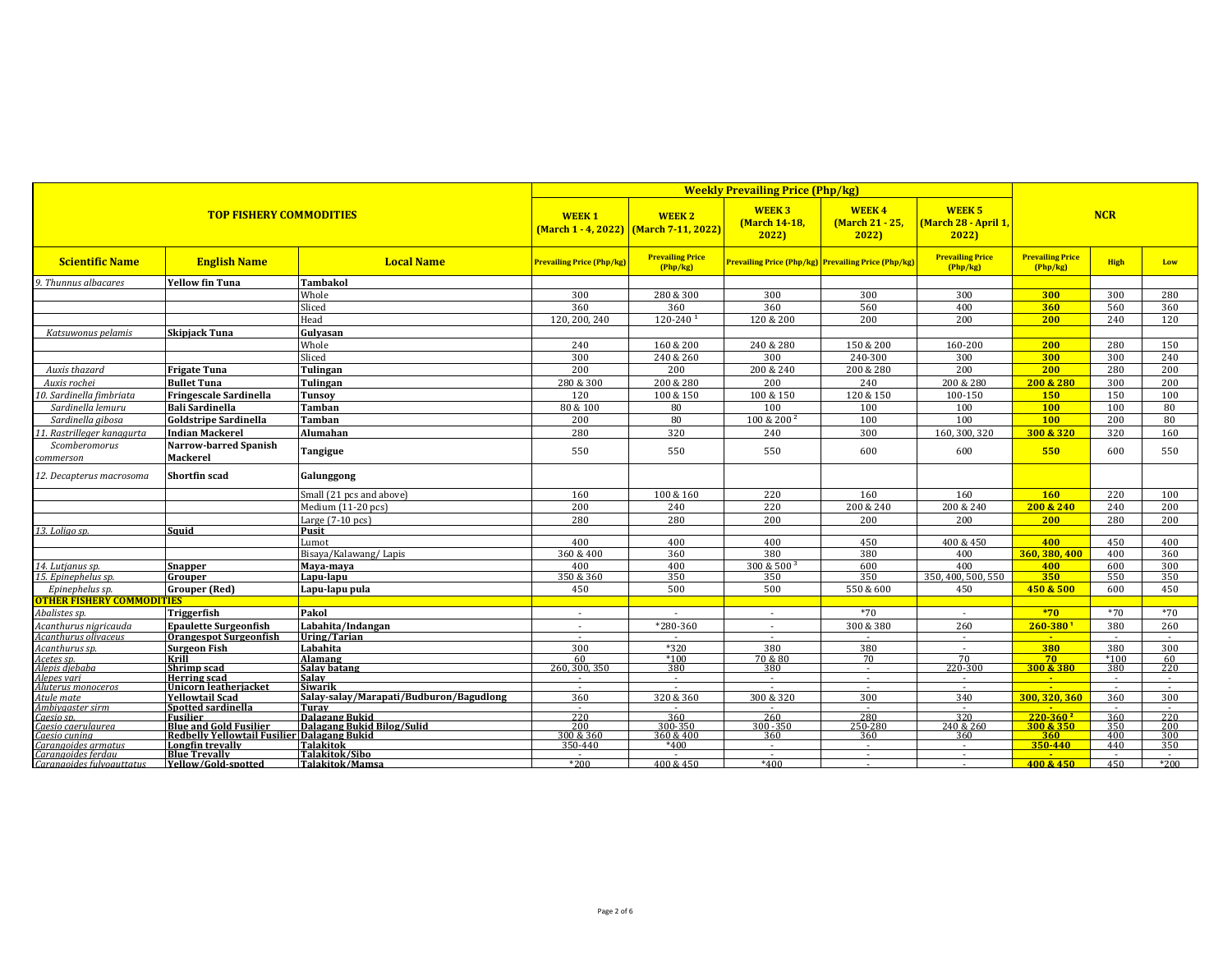| <b>TOP FISHERY COMMODITIES</b>               |                                                           |                                                                     | <b>Weekly Prevailing Price (Php/kg)</b> |                                                                  |                                       |                                                     |                                              |                                     |                          |                  |
|----------------------------------------------|-----------------------------------------------------------|---------------------------------------------------------------------|-----------------------------------------|------------------------------------------------------------------|---------------------------------------|-----------------------------------------------------|----------------------------------------------|-------------------------------------|--------------------------|------------------|
|                                              |                                                           |                                                                     | <b>WEEK1</b>                            | <b>WEEK2</b><br><u> (March 1 - 4, 2022)   (March 7-11, 2022)</u> | <b>WEEK3</b><br>(March 14-18,<br>2022 | <b>WEEK4</b><br>(March 21 - 25,<br>2022             | <b>WEEK 5</b><br>March 28 - April 1,<br>2022 | <b>NCR</b>                          |                          |                  |
| <b>Scientific Name</b>                       | <b>English Name</b>                                       | <b>Local Name</b>                                                   | <b>Prevailing Price (Php/kg)</b>        | <b>Prevailing Price</b><br>(Php/kg)                              |                                       | Prevailing Price (Php/kg) Prevailing Price (Php/kg) | <b>Prevailing Price</b><br>(Php/kg)          | <b>Prevailing Price</b><br>(Php/kg) | <b>High</b>              | Low              |
| Caranx ianobilis                             | <b>Giant Trevally</b>                                     | <b>Talakitok</b>                                                    |                                         |                                                                  | 180 & 230                             |                                                     |                                              | 180 & 230                           | 230                      | 180              |
| Caranx sexfasciatus                          | <b>Big Eve Trevally</b>                                   | <b>Talakitok</b><br><b>Talakitok</b>                                | 400                                     | 360                                                              | 450                                   | 350 & 400                                           | 450                                          | 400 & 450                           | 450                      | 350              |
| Caranx sp.<br>Caranx melampyaus              | <b>Trevally</b><br><b>Bluefin Trevally</b>                | Talakitok/Mamsa/Lison                                               | $\sim$                                  | $\sim$                                                           | $\sim$                                |                                                     | $\sim$                                       | $\sim$                              | $\sim$                   | $\sim$           |
| Channa striata                               | Mudfish/Striped                                           | Haw-An/Dalag/Aluan                                                  | $\sim$                                  | $\sim$                                                           | $\sim$                                |                                                     | $\sim$                                       | $\sim$                              | $\sim$                   | $\sim$           |
| Clarias aariepinus                           | African Catfish                                           | <b>Hito/Pantat</b>                                                  |                                         |                                                                  |                                       |                                                     |                                              |                                     |                          |                  |
| Clarias sp.                                  | Catfish                                                   | Hito                                                                | $*130-200$                              | *120 & 180                                                       | $*130 - 200$                          | $*160-200$                                          | $*160 - 180$                                 | $*120-180$                          | $*180$                   | $*120$           |
| Coryphaena hippurus                          | <b>Common Dolphin Fish</b>                                | Dorado/Duradu/Lamadang/Pandawan                                     | $*350$                                  | $\sim$                                                           | $\blacksquare$                        |                                                     | $\sim$                                       | $*350$                              | *350                     | $*350$           |
| Corvphaena sp.<br>Cypselurus poecilopterus   | <b>Dolphin Fish</b><br><b>Spotted Flying Fish</b>         | Pandawan<br>Bangsi                                                  |                                         | $\Delta \phi$                                                    | $*120$                                | *150 & 280                                          | $\sim$<br>$\sim$                             | $*120 - 280$                        | $*280$                   | $*120$           |
| Cypselurus sp.                               | <b>Flying Fish</b>                                        | Iliw/Barongov/Baro-baro                                             | $*80$                                   | $*70-140$                                                        | $100*$                                | $*70$                                               | $\sim$                                       | $*70-140$                           | $*140$                   | $*70$            |
| Decapterus kurroides                         | <b>Redtail Scad</b>                                       | Burot/Budloy/Tabilos/Butsawan                                       | $*150 - 200$                            | 160 & 200                                                        | 200                                   | 160                                                 | 180                                          | 160 & 200                           | 200                      | $*150$           |
| Decapterus macarellus                        | <b>Mackerel Scad</b>                                      | Balsa                                                               | 220-300                                 | 260                                                              | 240                                   | 200 & 240                                           | 140-180                                      | 240                                 | 300                      | 140              |
| Decapterus macrosoma                         | <b>Shortfin Scad</b>                                      | Galunggong (Imported)                                               |                                         |                                                                  |                                       |                                                     |                                              |                                     |                          |                  |
|                                              |                                                           | Medium $(11-20$ pcs $)$                                             | 150-200                                 | 180 & 200                                                        | 180                                   | 200                                                 | 180                                          | 180 & 200                           | 200                      | 150              |
|                                              |                                                           | Large $(7-10)$ pcs)                                                 | 180                                     | 200                                                              | 180                                   | 180                                                 | 180 & 240                                    | 180                                 | 240                      | 180              |
| Decapterus russelli                          | Indian scad                                               | <b>Galunggong Babae</b>                                             | 120-200                                 | 130-200                                                          | 130 - 200                             | 100 & 140                                           | 100 & 130                                    | 130 & 200                           | 200                      | 100              |
| Dendrophysa russelii                         | Croaker                                                   | Alakaak                                                             | 260                                     | $\sim$                                                           | 260                                   | 260                                                 | 260                                          | 260                                 | 260                      | 260              |
| Elagatis sp.                                 | <b>Rainbow runner</b>                                     | Salmon                                                              | $\sim$                                  | 140 & 160                                                        | 160                                   | 180                                                 | 160                                          | <b>160</b>                          | 180                      | 140              |
| Elagatis bipinnulata                         | <b>Rainbow Runner</b>                                     | Salmon/Malasalmon/Salindato/Salmon/Malasol<br>id/Manilaav/Salindatu | $*160$                                  |                                                                  | *180 & 200                            |                                                     |                                              | $*160-200$                          | $*200$                   | $*160$           |
| Euthynnus affinis                            | Eastern Little Tuna                                       | Tambakol                                                            | $\sim$                                  | $\sim$                                                           | $\sim$                                | $\sim$                                              | $\sim$                                       | $\sim$                              | $\sim$                   | $\sim$           |
| Faunus ater                                  | Brackish water snail                                      | <b>Banisil</b>                                                      |                                         |                                                                  |                                       |                                                     |                                              | <b><i><u>ALC</u></i></b>            |                          |                  |
| Gerres sp.                                   | Moiarras                                                  | Latab                                                               | $*240$                                  | $*320$                                                           | $*360$                                | 250                                                 | 250-350                                      | 250                                 | 350                      | 250              |
| Gerres ovena                                 | <b>Common Silverbiddy</b>                                 | Latab/Lamas                                                         | 250-360                                 | $\sim$                                                           | $220 - 3504$                          | $\sim$                                              | $\sim$                                       | $220 - 360$ <sup>3</sup>            | 360                      | 220              |
| Glossogobius giuris                          | <b>Tank Goby</b>                                          | Pijanga/Bias                                                        | $\sim$                                  | $\sim$                                                           |                                       | $\sim$                                              | $\sim$                                       | $\Delta \sim 1$                     |                          | $\sim$           |
| Gnathanodon speciosus                        | <b>Golden Trevally</b>                                    | Mamsa/Talakitok/Badlon                                              | $\sim$                                  | $\sim$<br>$*320$                                                 | $\sim$<br>$*200$                      | $\overline{\phantom{a}}$                            | *300 & 320                                   | $*200 - 320$                        | $\sim$<br>$*320$         | $\sim$<br>$*200$ |
| Gobiopterus lacustris<br>Hemiramphus sp.     | <b>Lacustrine Gobv</b><br><b>Halfbeak</b>                 | Dulong<br>Salurasid/Borokon/Suasid/Bugiw/Buging                     | $\sim$<br>$*180$                        |                                                                  |                                       | $\sim$                                              |                                              | $*180$                              | $*180$                   | $*180$           |
| Hypoatherina temminckii                      | Silverside                                                | Dilis/bolinao                                                       | $*120$                                  | *200 & 280                                                       | 120 & 260                             | $\sim$                                              |                                              | 120 & 260 <sup>4</sup>              | $*280$                   | 120              |
| Istiophorus platvpterus                      | <b>Indo-Pacific</b>                                       | Malasugi/Marang/Solisogi/Liplipan                                   | $\sim$                                  |                                                                  |                                       | $\sim$                                              |                                              | $\sim$                              | $\sim$                   | $\sim$           |
| Iohnius amblycephalus                        | Croaker                                                   | Abu/Alakaak                                                         |                                         |                                                                  |                                       |                                                     |                                              | $\sim$                              |                          |                  |
| Lates calcarifer                             | Sea bass                                                  | Apahap                                                              | $\sim$                                  | $\sim$                                                           | $\sim$                                |                                                     | $\sim$                                       |                                     | $\sim$                   | $\sim$           |
| Leioanathus eauulus                          | <b>Common Ponyfish</b>                                    | Sapsap/Kvampi/Tambong                                               |                                         |                                                                  | $*400$                                |                                                     | $\sim$                                       | $*400$                              | $*400$                   | $*400$           |
| Leioanathus splendens                        | Splendid ponyfish                                         | Sapsap                                                              | 450-500                                 | $450 - 550^2$                                                    | $450 - 550$ <sup>5</sup>              |                                                     |                                              | 450                                 | 550                      | 450              |
| Leioanathus sp.                              | <b>Pony Fish/Slipmouth</b>                                | Lawayan/Tambong/Sapsap                                              | $\sim$                                  | *100 & 360                                                       | 300 & 380                             | 380 & 400                                           | 400                                          | 380 & 400                           | 400                      | $*100$           |
| Leiopotherapon plumbeus<br>Lethrinus ornatus | Silver nerch                                              | Avungin                                                             | $\sim$                                  | $\sim$                                                           | $\sim$                                |                                                     | $\sim$                                       | $\sim$<br><b>Carl Co</b>            | $\sim$                   | $\sim$           |
| Lethrinus sp.                                | <b>Ornate Emperor</b><br><b>Emperor fish</b>              | Kanuping/Bukawin/Katambak<br>Kanuping                               | 260-360                                 | *180-380                                                         | 280                                   | $240 - 450$ $^2$                                    | 260                                          | 260                                 | 450                      | $*180$           |
| Macrobrachium rosenberaii                    | <b>Giant Freshwater Prawn</b>                             | Pasavan/Ulang                                                       |                                         |                                                                  | $\sim$                                |                                                     |                                              | $\sim$                              | $\sim$                   | $\sim$           |
| Makaira mazara                               | <b>Indo-pacific Blue Marlin</b>                           | <b>Malasugi</b>                                                     | $\sim$                                  | $\sim$                                                           | $\sim$                                | $\sim$                                              | $\sim$                                       | <b>Carl Co</b>                      | $\sim$                   | $\sim$           |
| Makaira nigricans                            | <b>Blue Marlin</b>                                        | Malasugui/Mantalaan                                                 | $\sim$                                  | $\sim$                                                           | $\sim$                                | $\sim$                                              | $\overline{\phantom{0}}$                     |                                     | $\overline{\phantom{0}}$ |                  |
|                                              | Moonfish                                                  | Chabita/Sapatero/Kadis/Hiwas/Chabita/Pateros                        | 180-200                                 | $*120-340$                                                       | 140                                   | 300                                                 | 240                                          | $140 - 300$ <sup>5</sup>            | $*340$                   | $*120$           |
| Mene maculata                                |                                                           | /Bilong-Bilong/Tabas/Kunan                                          |                                         |                                                                  |                                       |                                                     |                                              |                                     |                          |                  |
| Metapenaeus ensis                            | Greasy - back shrimp                                      | Suwahe                                                              | $400 - 500^2$                           | *700 & 750                                                       | $400 - 500^{6}$                       | 560                                                 | $400 - 560$                                  | 400                                 | $*750$                   | 400              |
| Naso Unicornis                               | <b>Bluespine Unicorn Fish</b>                             | Surahan/Gangis/Indangan/Kais                                        |                                         | $*200$                                                           |                                       | $\overline{\phantom{a}}$                            |                                              |                                     |                          |                  |
| Neminterus hathybius                         | <b>Yellowhelly Threadfin</b>                              | Bisugo/Saguision/Suga/Olisi                                         |                                         |                                                                  |                                       | $\sim$                                              | $*400$                                       | $*400$                              | $*400$                   | $*400$           |
| Nemipterus furcosus                          | Fork-tailed threadfin                                     | <b>Bisugo</b>                                                       | $220 - 400^{3}$                         | $300 - 400$ <sup>3</sup>                                         | 360                                   |                                                     | 380                                          | 400<br><b>A</b>                     | 400                      | 220              |
| Nemipterus hexodon<br>Neminterus iaponicus   | <b>Ornate Threadfin Bream</b><br>Iananese Threadfin Bream | Saguision/Suga/Olisi/Marabaraan<br>Bisugo/Lagaw                     |                                         | $\sim$<br>$\sim$                                                 | $\sim$<br>$*350$                      | $\sim$                                              | $\sim$                                       | $*350$                              | $\sim$<br>$*350$         | $*350$           |
| Nemipterus nematopus                         | <b>Yellowtip Threadfin Bream Bisugo</b>                   |                                                                     | $*360$                                  | $*280$                                                           |                                       |                                                     | *380                                         | $*280 - 380$                        | *380                     | $*280$           |
| Nemipterus sp.                               | Threadfin Bream                                           | <b>Bisugo</b>                                                       | 360                                     | 360 & 400                                                        | 260                                   | 280                                                 | 360                                          | 360                                 | 400                      | 260              |
| Octopus vulgaris                             | <b>Common Octopus</b>                                     | Kugita/Pugita                                                       | *200                                    | $*100 & 260$                                                     | *260 & 300                            | $*260$                                              | $*260$                                       | $*100-300$                          | $*300$                   | $*100$           |
| Pagellus centrodontus                        | sea beam                                                  | Bakoko                                                              | $\sim$                                  | $\sim$                                                           | $\sim$                                | $\sim$                                              | $\sim$                                       | <b>Contract</b>                     | $\sim$                   | $\sim$           |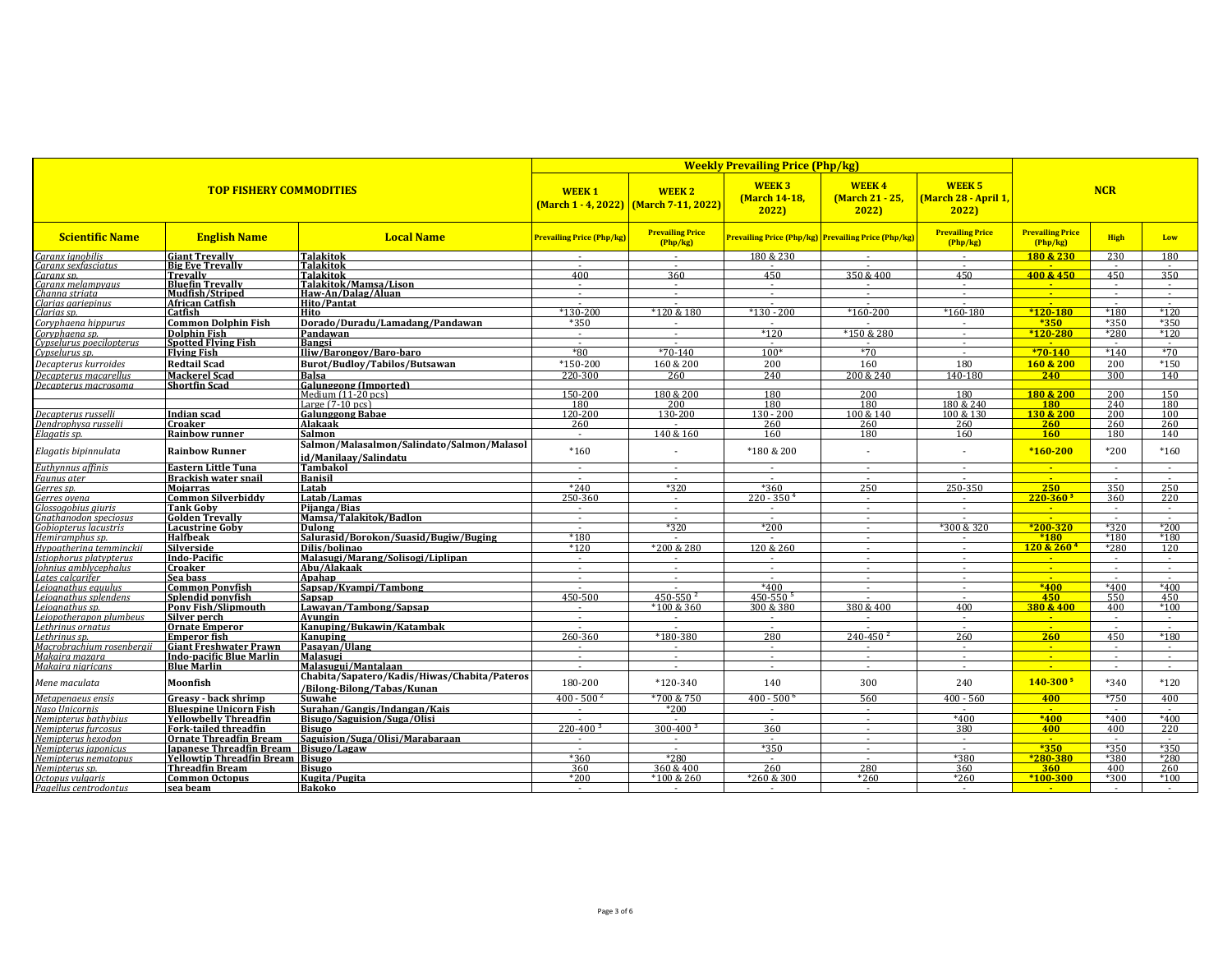| <b>TOP FISHERY COMMODITIES</b>            |                                                        |                                                              | <b>Weekly Prevailing Price (Php/kg)</b> |                                                                  |                                                     |                                         |                                               |                                   |                          |               |
|-------------------------------------------|--------------------------------------------------------|--------------------------------------------------------------|-----------------------------------------|------------------------------------------------------------------|-----------------------------------------------------|-----------------------------------------|-----------------------------------------------|-----------------------------------|--------------------------|---------------|
|                                           |                                                        |                                                              | <b>WEEK1</b>                            | <b>WEEK2</b><br><u> (March 1 - 4, 2022)   (March 7-11, 2022)</u> | <b>WEEK3</b><br><b>(March 14-18,</b><br>2022        | <b>WEEK4</b><br>(March 21 - 25,<br>2022 | <b>WEEK 5</b><br>(March 28 - April 1,<br>2022 |                                   |                          |               |
| <b>Scientific Name</b>                    | <b>English Name</b>                                    | <b>Local Name</b>                                            | <b>Prevailing Price (Php/kg)</b>        | <b>Prevailing Price</b><br>Php/kg                                | Prevailing Price (Php/kg) Prevailing Price (Php/kg) |                                         | <b>Prevailing Price</b><br>(Php/kg)           | <b>Prevailing Price</b><br>Php/kg | <b>High</b>              | Low           |
| Parupeneus sp.                            | Goatfish                                               | Saramulyete                                                  | *220 & 260                              | *220 & 260                                                       | *120 & 140                                          | $*240$                                  | 260                                           | 260                               | 260                      | $*120$        |
| Pecten sp.                                | Scallop                                                | Tipav                                                        |                                         |                                                                  |                                                     |                                         |                                               |                                   |                          |               |
| Pinna bicolor                             | Pen shell                                              | <b>Baloko</b>                                                | $\sim$                                  | $*260$                                                           | $\sim$                                              | $\sim$                                  | $\sim$                                        | $*260$                            | $*260$                   | $*260$        |
| Pinna nobilis<br>Plectorhinchus lineatus  | <b>Noble Penshell</b><br><b>Yellowbanded Sweetlips</b> | Sarad                                                        | $\sim$                                  | $\sim$                                                           | $\sim$                                              | $\sim$                                  | $\sim$                                        | <b>CALC</b><br>$\sim$             | $\sim$                   |               |
| Priacanthus hamrur                        | <b>Moontail Bullseve</b>                               | Lipti/Lanbian/Gabilan/Alatan<br>Bukawon/Budlatan/Bukaw       | $*360$                                  | *280 & 320                                                       | 240                                                 | *300                                    | $*200 - 300$                                  | 240                               | $*320$                   | $*200$        |
| Priacanthus tavenus                       | Purple-spotted Bigeve                                  | Siga/Bukawon/Budlatan/Bukaw                                  |                                         |                                                                  |                                                     |                                         |                                               | <b>Carl Co</b>                    |                          |               |
| Pterocaesio chrysozona                    | <b>Goldband Fusilier</b>                               | Dalagang Bukid Bilog                                         | 260-300                                 | 260                                                              | 300                                                 | 250                                     | 280 & 300                                     | 300                               | 300                      | 250           |
| Pterocaesio diaramma                      | Double-lined Fusilier                                  | Dalagang Bukid Bilog/Solid                                   | 180                                     | *320 & 360                                                       | $\sim$                                              | 340                                     | 320                                           | $180 - 340$ <sup>6</sup>          | *360                     | 180           |
| Pterocaesio tile                          | Dark-banded Fusilier                                   | <b>Dalagang Bukid Bilog</b>                                  | $\sim$                                  | 180-240                                                          | $\sim$                                              | 160 & 180                               | $\sim$                                        | <b>180</b>                        | 240                      | 160           |
| Rastrelliaer brachysoma                   | <b>Short-bodied Mackerel</b>                           | Hasa-                                                        | 290-380                                 | 380                                                              | 320                                                 |                                         | 300                                           | 380                               | 380                      | 290           |
| Rastrelliger sp.                          | <b>Mackerel</b>                                        | Hasa-hasa                                                    | 340                                     | 240-3804                                                         | *300 & 320                                          | 300                                     | 300                                           | 300                               | 380                      | 240           |
| Salmo salar                               | <b>Atlantic Salmon</b>                                 | Salmon                                                       | 150                                     |                                                                  | 150 & 180                                           |                                         |                                               | 150                               |                          | 150           |
|                                           |                                                        | head<br>helly                                                | 320                                     | 150-200<br>320 & 360                                             | 320 & 360                                           | 150.160.180<br>320 & 360                | 160 & 180<br>320                              | 320                               | 200<br>360               | 320           |
|                                           |                                                        | meat/sliced                                                  | 600-950                                 | *800                                                             | $620 - 700$                                         | $700 - 950$ <sup>3</sup>                | 900                                           | 950                               | 950                      | 600           |
| Sardinella tawilis                        | <b>Freshwater tawilis</b>                              | Tawilis/Salinyasi                                            | 120-200                                 | 120-200                                                          | 160                                                 | 160                                     | 160                                           | <b>160</b>                        | 200                      | 120           |
| Saurida tumbil                            | <b>Greater Lizard Fish</b>                             | Kalaso/Talho/Tiki-tiki                                       |                                         |                                                                  |                                                     |                                         |                                               |                                   |                          |               |
| Scarus sp.                                | Parrotfish                                             | Mul-Mol/Mol-mol/Batagon                                      | $*120$                                  | $*120-200$                                                       | $*100$                                              | 110-140                                 | $*120-200$                                    | 110-140                           | $*200$                   | $*100$        |
| Scatophagus argus                         | <b>Spotted Scad</b>                                    | Kapiged/Kitang                                               | $\sim$                                  | $*260$                                                           | 380                                                 | 350                                     | $\sim$                                        | 350 & 380                         | 380                      | $*260$        |
| Scomber japonicus                         | <b>Chub Mackerel</b>                                   | Salmon                                                       | 120 & 200                               | 120 & 200                                                        | 120                                                 | 120 & 200                               | 120                                           | 120                               | 200                      | 120           |
| Sepia spp.                                | Cuttlefish                                             | Bagulan/Baghak                                               |                                         | $\sim$                                                           | $\sim$                                              | $\sim$                                  | $\sim$                                        | $\sim$                            | $\overline{\phantom{a}}$ | $\sim$        |
| Selar boops                               | <b>Oxeve Scad</b>                                      | Matang-baka/Matambaka/Tamarong/Kutob                         | 180-350                                 | *200 & 260                                                       | 180                                                 | $\sim$                                  | 280                                           | <b>180</b>                        | 280                      | 180           |
| Selar crumenophthalmus                    | <b>Big-eve Scad</b>                                    | Matangbaka/Matambaka/Mat-an/Salay-                           | 300 & 320                               | 250<br>300                                                       | 240 & 280                                           | 300                                     | 300<br>300                                    | 300                               | 320                      | 240<br>260    |
| Selaroides leptolepis<br>Seriola dumerili | <b>Yellow-striped Scad</b><br>Greater amberjack        | Salay-salay/Salaginto/Salay-ginto/Dalinu-<br>Tonto           | 260 & 300                               | $\sim$                                                           | 320<br>$\sim$                                       | 320<br>$\sim$                           | $\sim$                                        | 300<br>$\sim$                     | 320<br>$\sim$            |               |
|                                           |                                                        | Malaga/Danggit/Samaral/Tambol/                               |                                         |                                                                  |                                                     |                                         |                                               |                                   |                          |               |
| Siganus canaliculatus                     | <b>White-spotted Spinefoot</b>                         | Hamol-od/Kitong                                              | 240-480 6                               | 480                                                              | 480                                                 |                                         | 480                                           | 480                               | 480                      | 240           |
| Siganus guttatus                          | Golden/Yellow/Orange-<br>spotted Spinefoot             | Malaga/Barangan/Danggit/Samaral/Tambol/Kit<br>ong/Manlalara/ |                                         | $*160-360$                                                       |                                                     | $*250$                                  |                                               | $*160-360$                        | *360                     | $*160$        |
| Siaanus viraatus                          | <b>Barhead Spinefoot</b>                               | Daragbago                                                    | $\sim$                                  | 240                                                              | $\sim$                                              | $*240$                                  | $\sim$                                        | 240                               | 240                      | 240           |
| Siganus vermiculatus                      | Vermiculated spinefoot                                 | <b>Malaga</b>                                                | $\sim$                                  | $\overline{\phantom{a}}$                                         | $\overline{\phantom{a}}$                            | $\sim$                                  | $\sim$                                        | $\mathbf{u}$                      |                          |               |
| Siganus sp.                               | Spinefoot/                                             | Bataway/Danggit/Bawis/Malaga                                 | 350                                     | 240                                                              | 300                                                 | 350                                     | 350                                           | 350                               | 350                      | 240           |
| Sillago sihama                            | Whiting                                                | Asohos                                                       | 300                                     | $\sim$                                                           | 300                                                 | $\sim$                                  | 300                                           | 300                               | 300                      | 300           |
| Spratelloides gracilis                    | <b>Silver Stripe Round</b>                             | Dilis/Domod-Ot                                               | $\sim$                                  | 240                                                              | $\sim$                                              | $\sim$                                  | $\sim$                                        | 240                               | 240                      | 240           |
| Sphyraena jello                           | Pickhandle Barracuda                                   | Tunong-tunong                                                | $\sim$<br>200                           | $\sim$<br>$*240$                                                 | $\sim$                                              | $\sim$                                  | $\sim$                                        | $\sim$<br>200                     | $\sim$<br>$*240$         | $\sim$<br>200 |
| Sphvraena obtusata<br>Sphyraena sp.       | <b>Obtuse Barracuda</b><br><b>Barracuda</b>            | Torsilyo/Barakuda/Rumpi<br>Panghalwan/Lusod/Rumpi            | 300                                     | *250 & 280                                                       | 300                                                 | 300                                     | 300                                           | 300                               | 300                      | $*250$        |
| Stolephorus comersonnii                   | <b>Commerson's Anchovy</b>                             | Dilis/Bolinao                                                | $\sim$                                  | $\sim$                                                           | $\sim$                                              | $\sim$                                  | $\sim$                                        | $\sim$ $\sim$                     | $\sim$                   |               |
| Stolephorus indicus                       | <b>Indian Anchovy</b>                                  | Dilis/Twakang/Munamon/Libgaw/Sinarap/Sara                    |                                         | $\sim$                                                           |                                                     | $*200$                                  |                                               | $*200$                            | *200                     | $*200$        |
|                                           |                                                        | pon                                                          |                                         |                                                                  |                                                     |                                         |                                               |                                   |                          |               |
| Stolenhorus sn.                           | Anchovy                                                | Dilis/Bolinao/Tuwakang/Bawdnon                               | 200                                     | 200                                                              | 240                                                 | 240                                     | 240                                           | 240                               | 240                      | 200           |
| Teuthida sp.                              | Sauid                                                  | Pusit                                                        | $\sim$                                  | $\sim$                                                           | 400-450                                             | $400 - 450$                             |                                               | 400-450                           | 450                      | 400           |
| Telescopium telescopium<br>Terapon jarboa | <b>Horn Snail</b><br><b>Crescent grunter</b>           | Bagungon/Chupakulo<br>Bagaong                                | $\sim$                                  | $\sim$                                                           | $\sim$                                              | $\sim$                                  | $\sim$                                        | $\sim$<br>$\sim$ $-$              | $\sim$                   | $\sim$        |
| Terapon sp.                               | Terapon                                                | <b>Bugaong</b>                                               | $\sim$                                  | $\sim$                                                           | $\sim$                                              | $\sim$                                  | $\sim$                                        | $\sim$                            | $\sim$                   | $\sim$        |
| Thunnus obesus                            | Big-eve tuna                                           | <b>Barilis</b>                                               | $\sim$                                  | $\sim$                                                           | $\sim$                                              | $\sim$                                  | $\sim$                                        | $\sim$                            | in a                     |               |
| Thenus orientalis                         | <b>Slipper lobster</b>                                 | <b>Tatampal pula</b>                                         | 200                                     | $\sim$                                                           | 200                                                 | 200                                     | 200                                           | 200                               | 200                      | 200           |
| Trachinotus blochii                       | <b>Silver Pompano</b>                                  | Pompano                                                      | 300                                     | 300                                                              | $\sim$                                              | $\sim$                                  | 300                                           | 300                               | 300                      | 300           |
| Trachinotus sp.                           | Pompano                                                | Pampano                                                      |                                         |                                                                  |                                                     |                                         |                                               |                                   |                          |               |
|                                           |                                                        | white                                                        | 300                                     | 280                                                              | 300                                                 | 300                                     | 300                                           | <b>300</b>                        | 300                      | 280           |
|                                           |                                                        | black                                                        | 400                                     | $*400$                                                           | 320-380                                             | 380                                     | 320 & 380                                     | 380                               | 400                      | 320           |
| Trichiurus japonicus                      | <b>Cutlass Fish</b>                                    | Espada                                                       | $\sim$                                  | *260 & 300                                                       | $*300 - 320$                                        | $*200$                                  | *220 & 240                                    | $*200-300$                        | $*300$                   | $*200$        |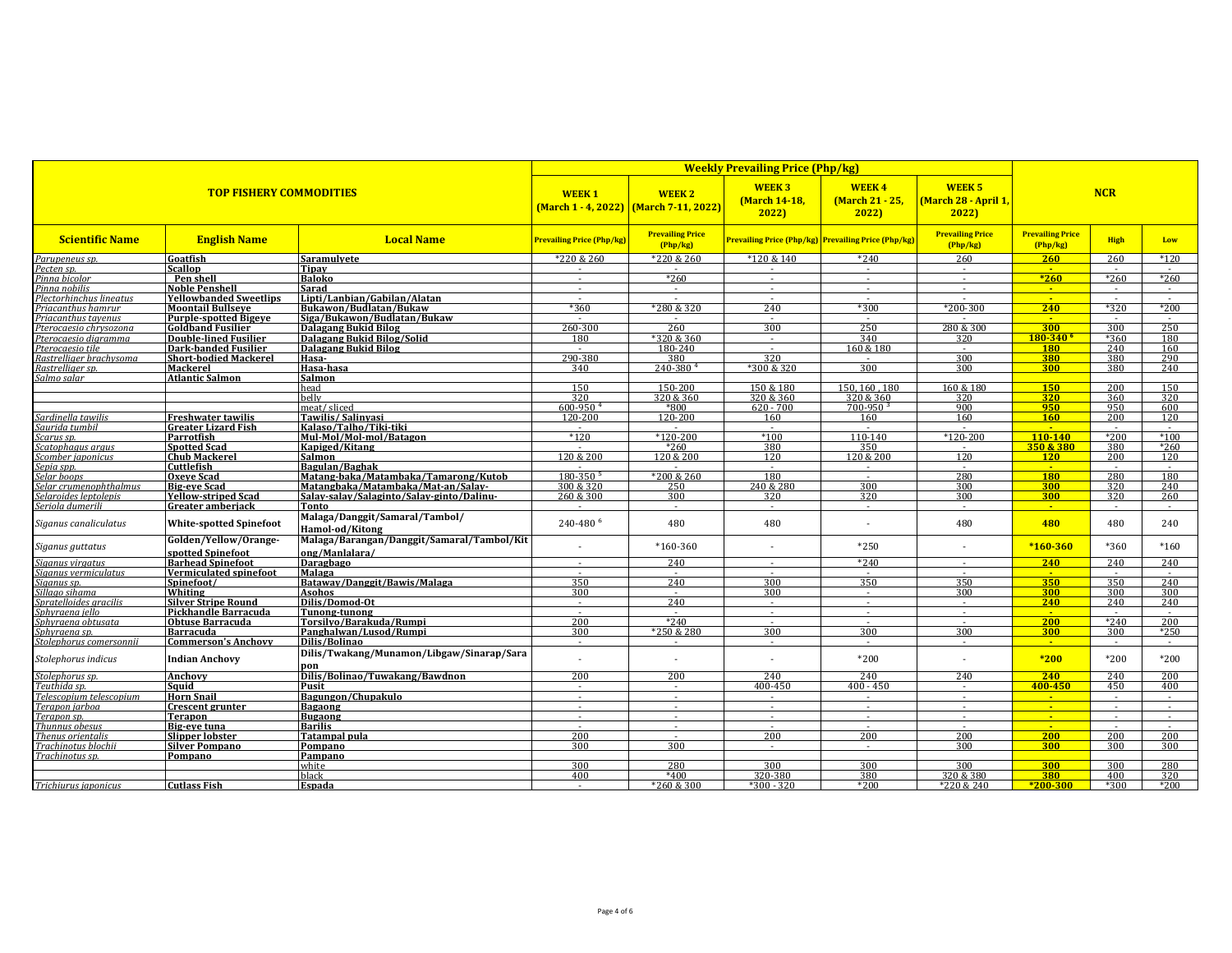|                                       |                                                                                                                                                                                                                                                                                                                                                                                                                                                                                                                                                                                                                                                                                                                                                                                                                                                                                                                                                                                                                                                                                                                                                                                                                                                                                                                                                                                                                                                                                                                                                                                                                                                                                                                                                                                                                                                                                                                                                                                                                                                                                                                                                                                                                                                                                                                                                                                                                                                                                                                                                                                                                                                                                                                                                                                                                                                                                                                                                                                                                                                                                                                                                                                                                                                                                                                                                                                                                                                                                                                                                                                                                                                                                                                                                                                                                                                                                                                                                                                                                                                                                                                                                                                                                                                                                                                                                                                                                                                                                                                                                                                                                                                                                                                                                |                                                                                                                                                                                                                                                                                                                                                                                                                                                                                                                                                                                                                                                       | <b>Weekly Prevailing Price (Php/kg)</b> |                                                             |                                        |                                                     |                                                |                                   |                          |              |  |
|---------------------------------------|------------------------------------------------------------------------------------------------------------------------------------------------------------------------------------------------------------------------------------------------------------------------------------------------------------------------------------------------------------------------------------------------------------------------------------------------------------------------------------------------------------------------------------------------------------------------------------------------------------------------------------------------------------------------------------------------------------------------------------------------------------------------------------------------------------------------------------------------------------------------------------------------------------------------------------------------------------------------------------------------------------------------------------------------------------------------------------------------------------------------------------------------------------------------------------------------------------------------------------------------------------------------------------------------------------------------------------------------------------------------------------------------------------------------------------------------------------------------------------------------------------------------------------------------------------------------------------------------------------------------------------------------------------------------------------------------------------------------------------------------------------------------------------------------------------------------------------------------------------------------------------------------------------------------------------------------------------------------------------------------------------------------------------------------------------------------------------------------------------------------------------------------------------------------------------------------------------------------------------------------------------------------------------------------------------------------------------------------------------------------------------------------------------------------------------------------------------------------------------------------------------------------------------------------------------------------------------------------------------------------------------------------------------------------------------------------------------------------------------------------------------------------------------------------------------------------------------------------------------------------------------------------------------------------------------------------------------------------------------------------------------------------------------------------------------------------------------------------------------------------------------------------------------------------------------------------------------------------------------------------------------------------------------------------------------------------------------------------------------------------------------------------------------------------------------------------------------------------------------------------------------------------------------------------------------------------------------------------------------------------------------------------------------------------------------------------------------------------------------------------------------------------------------------------------------------------------------------------------------------------------------------------------------------------------------------------------------------------------------------------------------------------------------------------------------------------------------------------------------------------------------------------------------------------------------------------------------------------------------------------------------------------------------------------------------------------------------------------------------------------------------------------------------------------------------------------------------------------------------------------------------------------------------------------------------------------------------------------------------------------------------------------------------------------------------------------------------------------------------------------|-------------------------------------------------------------------------------------------------------------------------------------------------------------------------------------------------------------------------------------------------------------------------------------------------------------------------------------------------------------------------------------------------------------------------------------------------------------------------------------------------------------------------------------------------------------------------------------------------------------------------------------------------------|-----------------------------------------|-------------------------------------------------------------|----------------------------------------|-----------------------------------------------------|------------------------------------------------|-----------------------------------|--------------------------|--------------|--|
|                                       | <b>TOP FISHERY COMMODITIES</b>                                                                                                                                                                                                                                                                                                                                                                                                                                                                                                                                                                                                                                                                                                                                                                                                                                                                                                                                                                                                                                                                                                                                                                                                                                                                                                                                                                                                                                                                                                                                                                                                                                                                                                                                                                                                                                                                                                                                                                                                                                                                                                                                                                                                                                                                                                                                                                                                                                                                                                                                                                                                                                                                                                                                                                                                                                                                                                                                                                                                                                                                                                                                                                                                                                                                                                                                                                                                                                                                                                                                                                                                                                                                                                                                                                                                                                                                                                                                                                                                                                                                                                                                                                                                                                                                                                                                                                                                                                                                                                                                                                                                                                                                                                                 |                                                                                                                                                                                                                                                                                                                                                                                                                                                                                                                                                                                                                                                       | <b>WEEK1</b>                            | <b>WEEK 2</b><br><b>March 1 - 4, 2022)</b> March 7-11, 2022 | <b>WEEK3</b><br>(March 14-18,<br>20221 | <b>WEEK4</b><br>(March 21 - 25,<br>2022             | <b>WEEK 5</b><br>(March 28 - April 1,<br>2022) | <b>NCR</b>                        |                          |              |  |
| <b>Scientific Name</b>                | <b>English Name</b>                                                                                                                                                                                                                                                                                                                                                                                                                                                                                                                                                                                                                                                                                                                                                                                                                                                                                                                                                                                                                                                                                                                                                                                                                                                                                                                                                                                                                                                                                                                                                                                                                                                                                                                                                                                                                                                                                                                                                                                                                                                                                                                                                                                                                                                                                                                                                                                                                                                                                                                                                                                                                                                                                                                                                                                                                                                                                                                                                                                                                                                                                                                                                                                                                                                                                                                                                                                                                                                                                                                                                                                                                                                                                                                                                                                                                                                                                                                                                                                                                                                                                                                                                                                                                                                                                                                                                                                                                                                                                                                                                                                                                                                                                                                            | <b>Local Name</b>                                                                                                                                                                                                                                                                                                                                                                                                                                                                                                                                                                                                                                     | Prevailing Price (Php/kg)               | <b>Prevailing Price</b><br>(Php/kg)                         |                                        | Prevailing Price (Php/kg) Prevailing Price (Php/kg) | <b>Prevailing Price</b><br>Php/kg              | <b>Prevailing Price</b><br>Php/kg | <b>High</b>              | Low          |  |
| Trichiurus lepturus                   | Largehead Hairtail                                                                                                                                                                                                                                                                                                                                                                                                                                                                                                                                                                                                                                                                                                                                                                                                                                                                                                                                                                                                                                                                                                                                                                                                                                                                                                                                                                                                                                                                                                                                                                                                                                                                                                                                                                                                                                                                                                                                                                                                                                                                                                                                                                                                                                                                                                                                                                                                                                                                                                                                                                                                                                                                                                                                                                                                                                                                                                                                                                                                                                                                                                                                                                                                                                                                                                                                                                                                                                                                                                                                                                                                                                                                                                                                                                                                                                                                                                                                                                                                                                                                                                                                                                                                                                                                                                                                                                                                                                                                                                                                                                                                                                                                                                                             | Espada/                                                                                                                                                                                                                                                                                                                                                                                                                                                                                                                                                                                                                                               | 300                                     | 320                                                         | 360                                    | 300                                                 | 300                                            | 300                               | 360                      | 300          |  |
| Tylosurus crocodilus<br>Tylosorus sp. | <b>Hound Needlefish</b><br>Needlefish                                                                                                                                                                                                                                                                                                                                                                                                                                                                                                                                                                                                                                                                                                                                                                                                                                                                                                                                                                                                                                                                                                                                                                                                                                                                                                                                                                                                                                                                                                                                                                                                                                                                                                                                                                                                                                                                                                                                                                                                                                                                                                                                                                                                                                                                                                                                                                                                                                                                                                                                                                                                                                                                                                                                                                                                                                                                                                                                                                                                                                                                                                                                                                                                                                                                                                                                                                                                                                                                                                                                                                                                                                                                                                                                                                                                                                                                                                                                                                                                                                                                                                                                                                                                                                                                                                                                                                                                                                                                                                                                                                                                                                                                                                          | Balo/Bawo<br><b>Batalav</b>                                                                                                                                                                                                                                                                                                                                                                                                                                                                                                                                                                                                                           | $*130-280$                              | $*120-260$                                                  | $*200 - 260$                           | $*280$<br>120-170                                   | $60 - 120$                                     | *280<br><b>120</b>                | $*280$<br>$*280$         | $*280$<br>60 |  |
| Upeneus moliccensis                   | <b>Goldband Goatfish</b>                                                                                                                                                                                                                                                                                                                                                                                                                                                                                                                                                                                                                                                                                                                                                                                                                                                                                                                                                                                                                                                                                                                                                                                                                                                                                                                                                                                                                                                                                                                                                                                                                                                                                                                                                                                                                                                                                                                                                                                                                                                                                                                                                                                                                                                                                                                                                                                                                                                                                                                                                                                                                                                                                                                                                                                                                                                                                                                                                                                                                                                                                                                                                                                                                                                                                                                                                                                                                                                                                                                                                                                                                                                                                                                                                                                                                                                                                                                                                                                                                                                                                                                                                                                                                                                                                                                                                                                                                                                                                                                                                                                                                                                                                                                       | Saramulyete/Balaki/Timbungan/Talikokod/Hin<br>ok                                                                                                                                                                                                                                                                                                                                                                                                                                                                                                                                                                                                      |                                         |                                                             |                                        | $*340$                                              |                                                | $*340$                            | *340                     | $*340$       |  |
| Upeneus sulphureus                    | <b>Sulphur Goatfish</b>                                                                                                                                                                                                                                                                                                                                                                                                                                                                                                                                                                                                                                                                                                                                                                                                                                                                                                                                                                                                                                                                                                                                                                                                                                                                                                                                                                                                                                                                                                                                                                                                                                                                                                                                                                                                                                                                                                                                                                                                                                                                                                                                                                                                                                                                                                                                                                                                                                                                                                                                                                                                                                                                                                                                                                                                                                                                                                                                                                                                                                                                                                                                                                                                                                                                                                                                                                                                                                                                                                                                                                                                                                                                                                                                                                                                                                                                                                                                                                                                                                                                                                                                                                                                                                                                                                                                                                                                                                                                                                                                                                                                                                                                                                                        | Ti-aw/Timbongan                                                                                                                                                                                                                                                                                                                                                                                                                                                                                                                                                                                                                                       | $\sim$                                  | $\sim$                                                      | $\sim$                                 | $\overline{\phantom{a}}$                            | $\sim$                                         | $\sim$                            | $\sim$                   | $\sim$       |  |
| Xiphias aladius                       | Swordfish                                                                                                                                                                                                                                                                                                                                                                                                                                                                                                                                                                                                                                                                                                                                                                                                                                                                                                                                                                                                                                                                                                                                                                                                                                                                                                                                                                                                                                                                                                                                                                                                                                                                                                                                                                                                                                                                                                                                                                                                                                                                                                                                                                                                                                                                                                                                                                                                                                                                                                                                                                                                                                                                                                                                                                                                                                                                                                                                                                                                                                                                                                                                                                                                                                                                                                                                                                                                                                                                                                                                                                                                                                                                                                                                                                                                                                                                                                                                                                                                                                                                                                                                                                                                                                                                                                                                                                                                                                                                                                                                                                                                                                                                                                                                      | Marlin                                                                                                                                                                                                                                                                                                                                                                                                                                                                                                                                                                                                                                                |                                         |                                                             |                                        |                                                     |                                                | $\sim$                            | $\overline{\phantom{a}}$ | $\sim$       |  |
| Varuna litterata                      | Shore crab                                                                                                                                                                                                                                                                                                                                                                                                                                                                                                                                                                                                                                                                                                                                                                                                                                                                                                                                                                                                                                                                                                                                                                                                                                                                                                                                                                                                                                                                                                                                                                                                                                                                                                                                                                                                                                                                                                                                                                                                                                                                                                                                                                                                                                                                                                                                                                                                                                                                                                                                                                                                                                                                                                                                                                                                                                                                                                                                                                                                                                                                                                                                                                                                                                                                                                                                                                                                                                                                                                                                                                                                                                                                                                                                                                                                                                                                                                                                                                                                                                                                                                                                                                                                                                                                                                                                                                                                                                                                                                                                                                                                                                                                                                                                     | Talangka<br>The following observations were gathered from market vendors and administrators for the month of March:                                                                                                                                                                                                                                                                                                                                                                                                                                                                                                                                   |                                         |                                                             |                                        |                                                     |                                                | a.                                |                          | $\sim$       |  |
| Remarks/Market Observation            | 1. Overall, adequate supplies of fresh marine commodities were observed among the monitored retail markets this month. Furthermore, the supplies for local-fresh galunggong lalaki (Decapterus macrosoma) and alumahan (Rastri<br>remained stable throughout the whole month due to the lifting of closed fishing season. This resulted to a decreased in the prevailing prices of local-fresh galunggong and alumahan this month. There are also other availabl<br>variants like babae (Decapterus russelli), balsa (Decapterus macarellus) and burot (Decapterus kurroides) noted at the market.<br>2. The supply of imported-frozen galunggong in some of the monitored markets (Munoz, Balintawak, Mega-Q, Trabajo, Quinta Markets) remained available despite the sufficient supply of local-fresh galunggong this month. Most<br>vendors still prefer selling imported galunggong due to its cheaper price making it easier to sell. Most of the supply for imported galunggong were large-sized while for local-fresh galunggong were small to medium size. Ad<br>imported commodities were also observed at the markets like pampano, salmon mackarel, tulingan and chabeta.<br>3. No changes were recorded in the prevailing retail prices of medium-sized bangus and tilapia this month. There is still a Php20-30/kg difference between the price of dead and live tilapia. In bangus, most of the supply r<br>sized.<br>4. Top fishery commodities in the sixteen (18) monitored retail markets are sourced mainly from the following areas:<br>a. Bangus - Bulacan, Pangasinan<br>b. Tilapia - Batangas<br>c. Local Galunggong - Malabon Fish Port<br>d. Imported Galunggong - Navotas Fish Port<br>e. Alumahan - Malabon Fish Port<br>5. The Closed Fishing Season for Sardines (Sardinella sp.) in Zamboanga has been lifted on March 1. This resulted to an increase in supply for the said commodity at the monitored retail markets this month.<br>6. Fluctuations in the prices of the top fifteen (15) and other commodities are influenced by a number of factors such as the commodity's size, quality, volume of supply, source area, as well as the weather condition and o<br>phenomena.<br>*Acanthurus nigricauda or Labahita (Php260-380/kg) - lowest prevailing price of Php260.00/kg was recorded from Commonwealth Market, whereas supply are source directly from the nearby wholesale markets. On the other hand, h<br>prevailing price of Php900.00/kg are recorded at Guadalupe Market, wherein supply are source usually from neaby primary markets, hence the variation of prices.<br>*Caesio sp.or Dalagang Bukid (Php220-360/kg) - lowest prevailing price of Php220.00/kg was recorded at Munoz and Galas markets, wherein supply are noted to be smaller sizes resulting to offer the commodity in a lower price<br>supply noted at Kamuning and Galas markets are observed to have larger sizes and are source only from its nearby primary market (i.e., Farmers), hence the higher price.<br>*Gerres oyena or Latab (Php220-360/kg) -lowest prevailing price of Php200.00/kg was recorded at Malabon Central market, wherein supply are sourced directly to Malabon Wholesale Market resulting to a lower price, however su<br>noted at Guadalupe market are sourced from nearby primary market, hence the higher price.<br>*Hypoatherina temminickii or Dilis (Php120-260/kg)- both lowest and highest prevailing prices were recorded at Kamuning Market. The difference in the price may be attributed to the quality of the commodity.<br>*Mene maculata or Chabeta (Php140-300/kg) - lowest prevailing price of Php140.00/kg was recorded at Malabon Central market, wherein supply are sourced directly to Malabon Wholesale Market resulting to a lower price, howeve<br>noted at Guadalupe market are sourced from nearby primary market, hence the higher price.<br>* Pterocaesio digramma or Dalagang Bukid Bilog - (Php180-340/kg)- lowest prevailing price of Php160.00/kg was recorded at Navotas Retail market, wherein supply are sourced directly to Navotas Wholesale Market resulting to<br>price, however supply noted at Mandaluyong market are sourced from nearby primary market, hence the higher price.<br>7. Low influx of buyers was continuously observed among the monitored retail markets this week. As a result, vendors are coping by selling lower volumes and limited varieties of fishery commodities to ensure that all suppl<br>the end of the day. Meanwhile, some vendors are opening on an alternate day schedule or only during market days (Friday-Sunday) where there are more people in the monitored markets. Also, some of the vendors open only from |                                                                                                                                                                                                                                                                                                                                                                                                                                                                                                                                                                                                                                                       |                                         |                                                             |                                        |                                                     |                                                |                                   |                          |              |  |
| <b>Source Areas:</b>                  | others.                                                                                                                                                                                                                                                                                                                                                                                                                                                                                                                                                                                                                                                                                                                                                                                                                                                                                                                                                                                                                                                                                                                                                                                                                                                                                                                                                                                                                                                                                                                                                                                                                                                                                                                                                                                                                                                                                                                                                                                                                                                                                                                                                                                                                                                                                                                                                                                                                                                                                                                                                                                                                                                                                                                                                                                                                                                                                                                                                                                                                                                                                                                                                                                                                                                                                                                                                                                                                                                                                                                                                                                                                                                                                                                                                                                                                                                                                                                                                                                                                                                                                                                                                                                                                                                                                                                                                                                                                                                                                                                                                                                                                                                                                                                                        | 8. Market administrators continue to strictly implement precautionary safety measures in the monitored markets to ensure the consumers and vendors safety and avoid the further spread of highly infectious COVID-19 OMICRON v<br>accordance with the General-Community Quarantine-Alert Level 1 guidelines. Among these measures are the mandatory wearing of face masks, social distancing and regular schedule of cleaning and disinfection in the markets, a<br>Mindoro, GenSan, Cardona, Laguna, Quezon, Zambales, Cavite, Bicol, Palawan, Iloilo, Marinduque, Pangasinan, Bulacan, Pampanga, Batangas, Samar, Lucena, Farmers, Malabon, Navotas |                                         |                                                             |                                        |                                                     |                                                |                                   |                          |              |  |
|                                       |                                                                                                                                                                                                                                                                                                                                                                                                                                                                                                                                                                                                                                                                                                                                                                                                                                                                                                                                                                                                                                                                                                                                                                                                                                                                                                                                                                                                                                                                                                                                                                                                                                                                                                                                                                                                                                                                                                                                                                                                                                                                                                                                                                                                                                                                                                                                                                                                                                                                                                                                                                                                                                                                                                                                                                                                                                                                                                                                                                                                                                                                                                                                                                                                                                                                                                                                                                                                                                                                                                                                                                                                                                                                                                                                                                                                                                                                                                                                                                                                                                                                                                                                                                                                                                                                                                                                                                                                                                                                                                                                                                                                                                                                                                                                                |                                                                                                                                                                                                                                                                                                                                                                                                                                                                                                                                                                                                                                                       |                                         |                                                             |                                        |                                                     |                                                |                                   |                          |              |  |